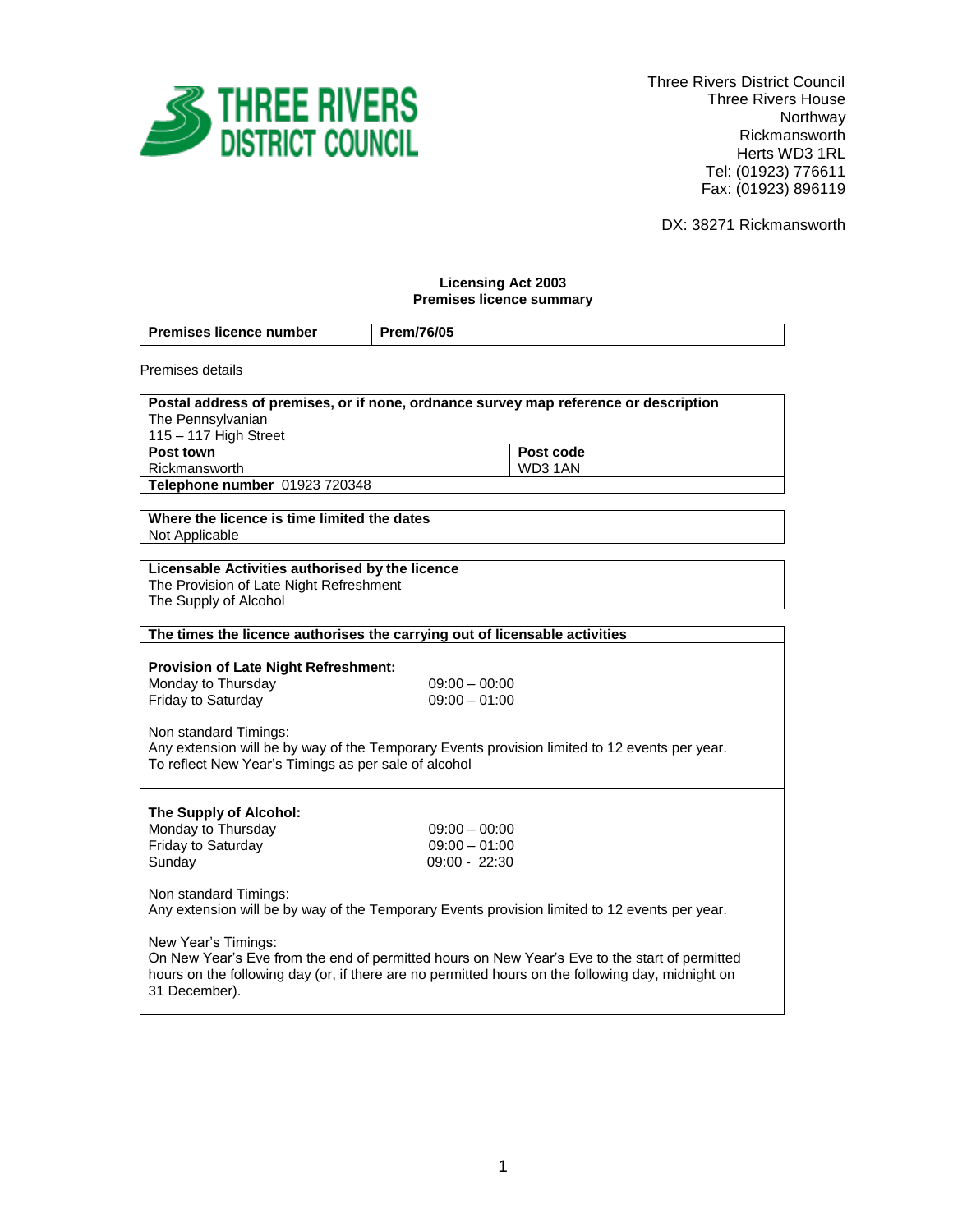## **The opening hours of the premises**

| Monday    | $07:00 - 00:30$ |
|-----------|-----------------|
| Tuesday   | $07:00 - 00:30$ |
| Wednesday | $07:00 - 00:30$ |
| Thursday  | $07:00 - 00:30$ |
| Friday    | $07:00 - 01:30$ |
| Saturday  | $07:00 - 01:30$ |
| Sunday    | $07:00 - 23:00$ |
|           |                 |

For Non Standard Times: The premises will be allowed to remain open for an extra 30 minutes after the last permitted sale of alcohol.

**Where the licence authorises supplies of alcohol whether these are on and/or off supplies** Alcohol is supplied for consumption both on and off the premises

**Name, (registered) address of holder of premises licence** JD Wetherspoon PLC Wetherspoon House Reeds Crescent Watford WD24 4QL

Telephone Number: 01923 477777

**Registered number of holder, for example company number, charity number (where applicable)**

Company Number: 01709784

**Name of designated premises supervisor where the premises licence authorises the supply of alcohol** Lucy Staple

**State whether access to the premises by children is restricted or prohibited** Not Restricted.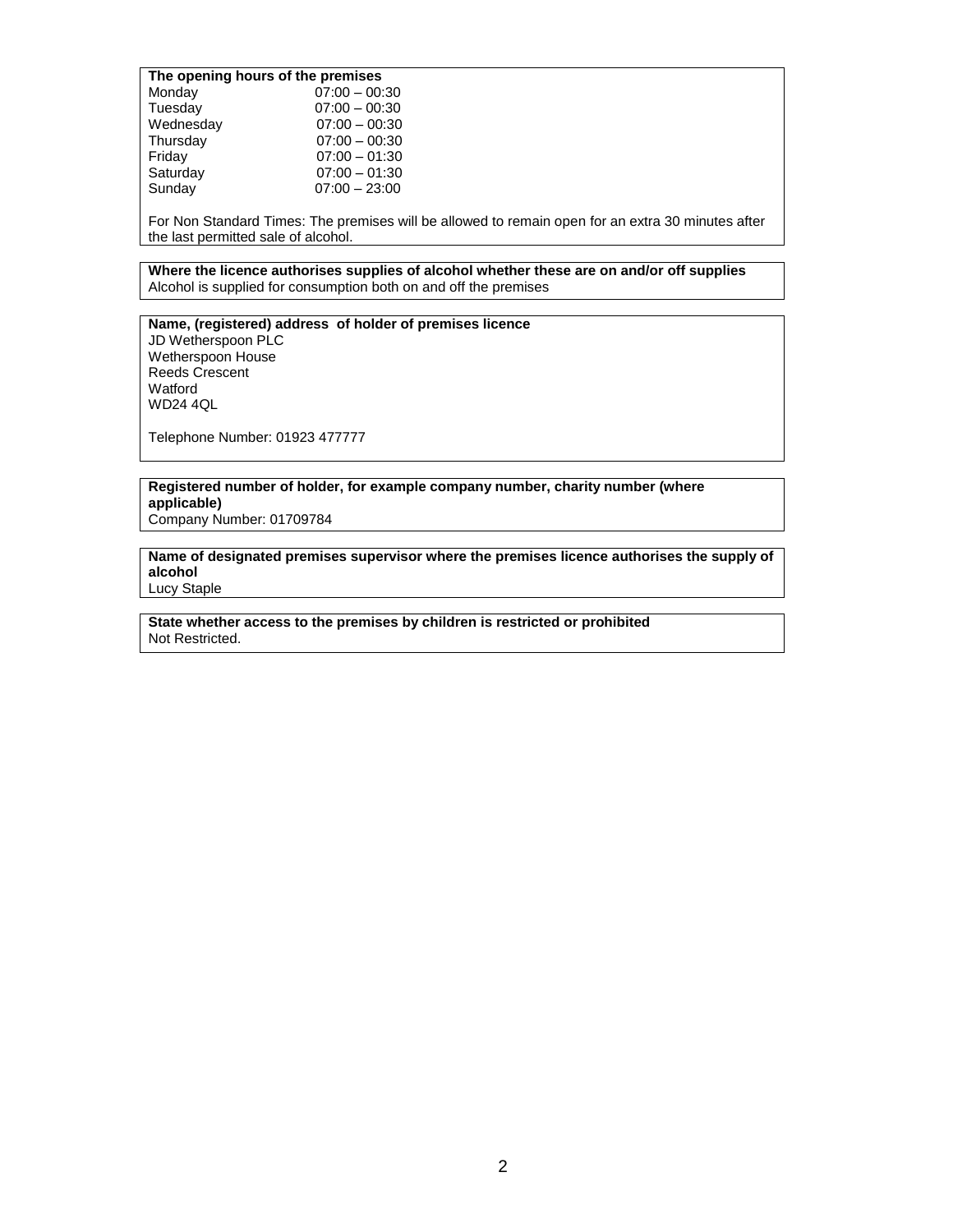### **Annex 1 - Mandatory conditions**

- 1. No supply of alcohol may be made under the premises licence:
	- (a) at a time when there is no designated premises supervisor in respect of the premises licence, or
	- (b) at a time when the designated premises supervisor does not hold a personal licence or his personal licence is suspended.
- 2. Every supply of alcohol under the premises licence must be made or authorised by a person who holds a personal licence.
- 3. (1) The responsible person must ensure that staff on relevant premises do not carry out, arrange or participate in any irresponsible promotions in relation to the premises.

(2) In this paragraph, an irresponsible promotion means any one or more of the following activities, or substantially similar activities, carried on for the purpose of encouraging the sale or supply of alcohol for consumption on the premises—

- (a) games or other activities which require or encourage, or are designed to require or encourage, individuals to—
	- (i) drink a quantity of alcohol within a time limit (other than to drink alcohol sold or supplied on the premises before the cessation of the period in which the responsible person is authorised to sell or supply alcohol), or
	- (ii) drink as much alcohol as possible (whether within a time limit or otherwise);
- (b) provision of unlimited or unspecified quantities of alcohol free or for a fixed or discounted fee to the public or to a group defined by a particular characteristic in a manner which carries a significant risk of undermining a licensing objective;
- (c) provision of free or discounted alcohol or any other thing as a prize to encourage or reward the purchase and consumption of alcohol over a period of 24 hours or less in a manner which carries a significant risk of undermining a licensing objective;
- (d) selling or supplying alcohol in association with promotional posters or flyers on, or in the vicinity of, the premises which can reasonably be considered to condone, encourage or glamorise antisocial behaviour or to refer to the effects of drunkenness in any favourable manner;
- (e) dispensing alcohol directly by one person into the mouth of another (other than where that other person is unable to drink without assistance by reason of disability).
- 4. The responsible person must ensure that free potable water is provided on request to customers where it is reasonably available.
- 5. (1) The premises licence holder or club premises certificate holder must ensure that an age verification policy is adopted in respect of the premises in relation to the sale or supply of alcohol.

(2) The designated premises supervisor in relation to the premises licence must ensure that the supply of alcohol at the premises is carried on in accordance with the age verification policy.

(3) The policy must require individuals who appear to the responsible person to be under 18 years of age (or such older age as may be specified in the policy) to produce on request, before being served alcohol, identification bearing their photograph, date of birth and either—

(a) a holographic mark, or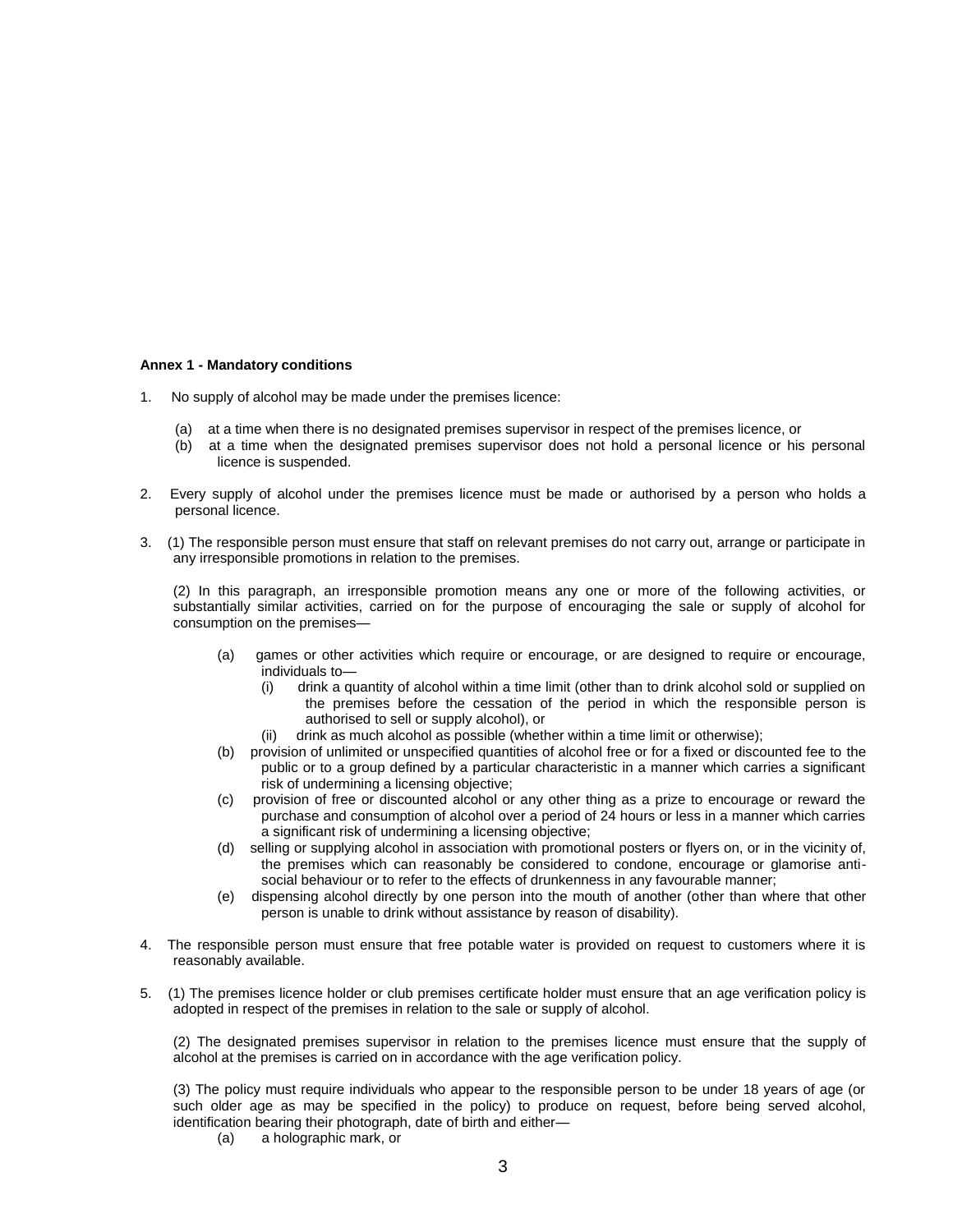- (b) an ultraviolet feature.
- 6. The responsible person must ensure that—
	- (a) where any of the following alcoholic drinks is sold or supplied for consumption on the premises (other than alcoholic drinks sold or supplied having been made up in advance ready for sale or supply in a securely closed container) it is available to customers in the following measures—
		- (i) beer or cider: ½ pint;
		- (ii) gin, rum, vodka or whisky: 25 ml or 35 ml; and
		- (iii) still wine in a glass: 125 ml;
	- (b) these measures are displayed in a menu, price list or other printed material which is available to customers on the premises; and
	- (c) where a customer does not in relation to a sale of alcohol specify the quantity of alcohol to be sold, the customer is made aware that these measures are available.
- 7. A relevant person shall ensure that no alcohol is sold or supplied for consumption on or off the premises for a price which is less than the permitted price.
- 8. For the purposes of the condition set out in paragraph 7
	- (a) "duty" is to be construed in accordance with the Alcoholic Liquor Duties Act 1979;
	- (b) "permitted price" is the price found by applying the formula —

## $P=D+(DxV)$

where —

- (i) P is the permitted price,
- (ii) D is the amount of duty chargeable in relation to the alcohol as if the duty were charged on the date of the sale or supply of the alcohol, and
- (iii) V is the rate of value added tax chargeable in relation to the alcohol as if the value added tax were charged on the date of the sale or supply of the alcohol;
- (c) "relevant person" means, in relation to premises in respect of which there is in force a premises licence —
	- (i) the holder of the premises licence,
	- (ii) the designated premises supervisor (if any) in respect of such a licence, or
	- (iii) the personal licence holder who makes or authorises a supply of alcohol under such a licence;
- (d) "relevant person" means, in relation to premises in respect of which there is in force a club premises certificate, any member or officer of the club present on the premises in a capacity which enables the member or officer to prevent the supply in question; and
- (e) "value added tax" means value added tax charged in accordance with the Value Added Tax Act 1994.
- 9. Where the permitted price given by paragraph (b) of paragraph 8 would (apart from this paragraph) not be a whole number of pennies, the price given by that sub-paragraph shall be taken to be the price actually given by that sub-paragraph rounded up to the nearest penny.
- 10. (1) Sub-paragraph (2) applies where the permitted price given by paragraph (b) of paragraph 8 on a day ("the first day") would be different from the permitted price on the next day ("the second day") as a result of a change to the rate of duty or value added tax.

(2) The permitted price which would apply on the first day applies to sales or supplies of alcohol which take place before the expiry of the period of 14 days beginning on the second day.

- 11. The admission of children that is persons aged under 18, to the exhibition of any film shall be restricted in accordance with any recommendation made by the film classification body designated by section 4 of the Video Recordings Act 1984.
- 12. If at specified times one or more individuals must be at the premises to carry out a security activity each such individual must be licensed by the Security Industry Authority.

## **Annex 2 - Conditions consistent with the Operating Schedule:**

**A) General – all four licensing objectives:**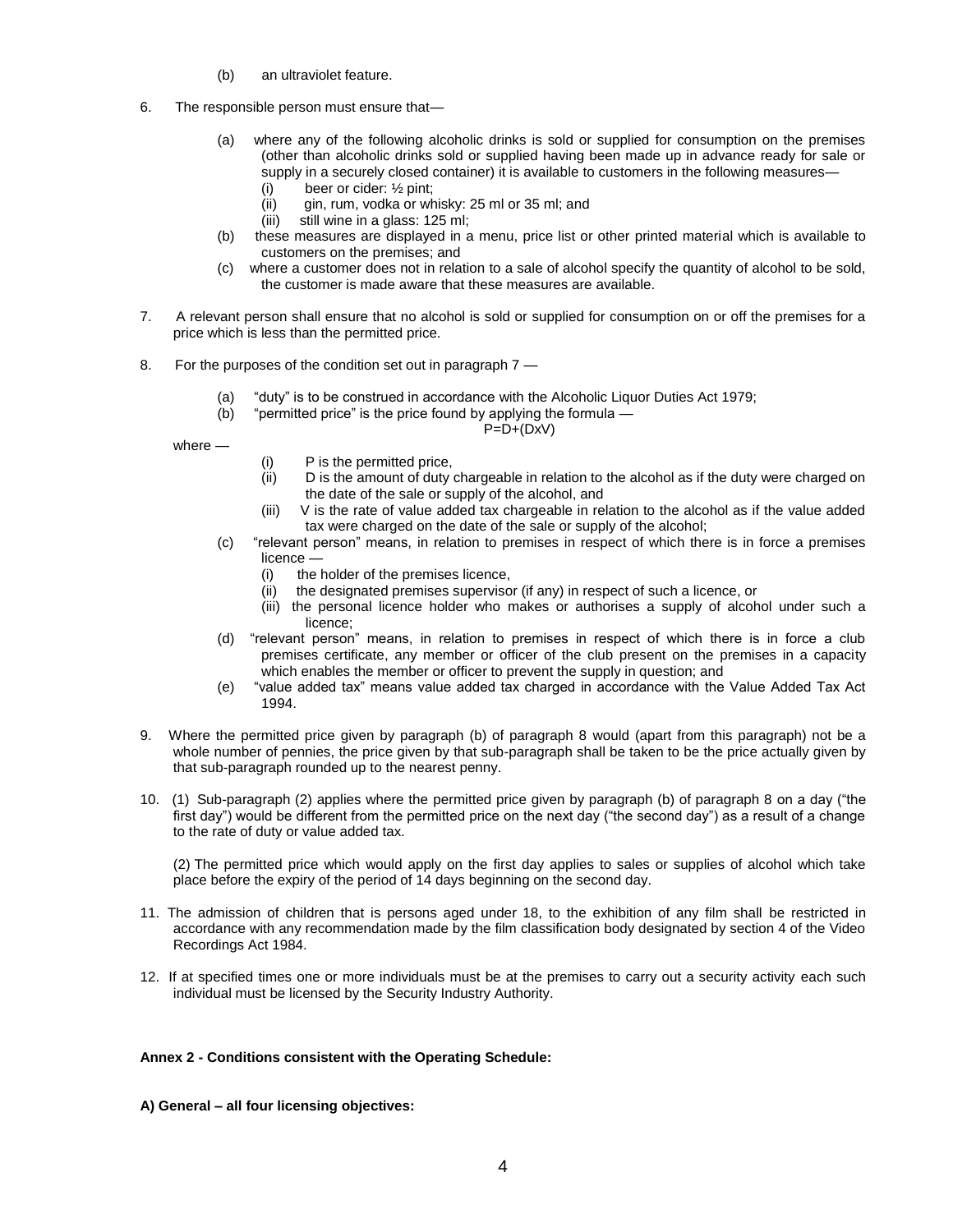Existing company procedures will be applied to the premises in relation to the additional hours. Further information can be found in the attached documents: JD Wetherspoon – Overview of operations and JD Wetherspoon – Approach to Responsible Drinks Retailing.

## **B) The Prevention of Crime and Disorder:**

 The company is committed to strict compliance with the law in the course of the operation of its premises and to maintaining good standards of behaviour by its customers. The measures identified in the attached Overview of Operations are designed to meet the prevention of Crime and Disorder objective and may be found at sections A, B, C, D, E, F, G, I, J and L. These measures will continue to apply to the additional hours sought by this variation.

## **C) Public Safety:**

 JD Wetherspoon undertakes ongoing risk assessments in order to comply with Health and Safety legislation. The attached Overview of Operations identifies certain areas from a licensing perspective which addresses the public safety objective. Please see sections A, B, C, D, G, I, J and L.

### **D) The prevention of Public Nuisance**:

 There is to be no change in the trading terms of these premises other than the later opening hours. The existing measures identified in the attached Overview of Operations will continue to apply. Please see sections A, B, C, D, E, F, G, I and J.

### **E) The Protection of Children from Harm:**

The company has many years experience in catering for families with over 95% of its premises having the benefit of Children Certificates. It is company policy that children will be required to vacate the bar by 21:00 hours unless they are eating in which case they will be required to vacate the bar by 21:30 hours. Children must always be accompanied by an adult who will be required to maintain constant supervision of them. The measures identified in the attached Overview of Operations provide further confirmation of the company's compliance with this objective. Please see sections A, B, C, D, G, I, J, K and L.

### **Annex 3 - Conditions attached after a hearing by the licensing authority**

### Determined on: 19<sup>th</sup> August 2005

### **Decision:**

Licence granted in the terms set out above, subject to the hours detailed for the sale of alcohol and late night refreshment. 30 minutes winding down time added to these times.

Any extensions to the above standard hours will be by the way of the Temporary Events provision limited to 12 events per year.

To allow children in the bar in line with the provisions of the Licensing Act 2003.

To allow credit sales.

### **Reasons:**

The Prevention of Public Nuisance

### **Annex 4 – Plans**

As per original application dated 20/6/05, Drawing No. 848/LIC2005 dated May 2005